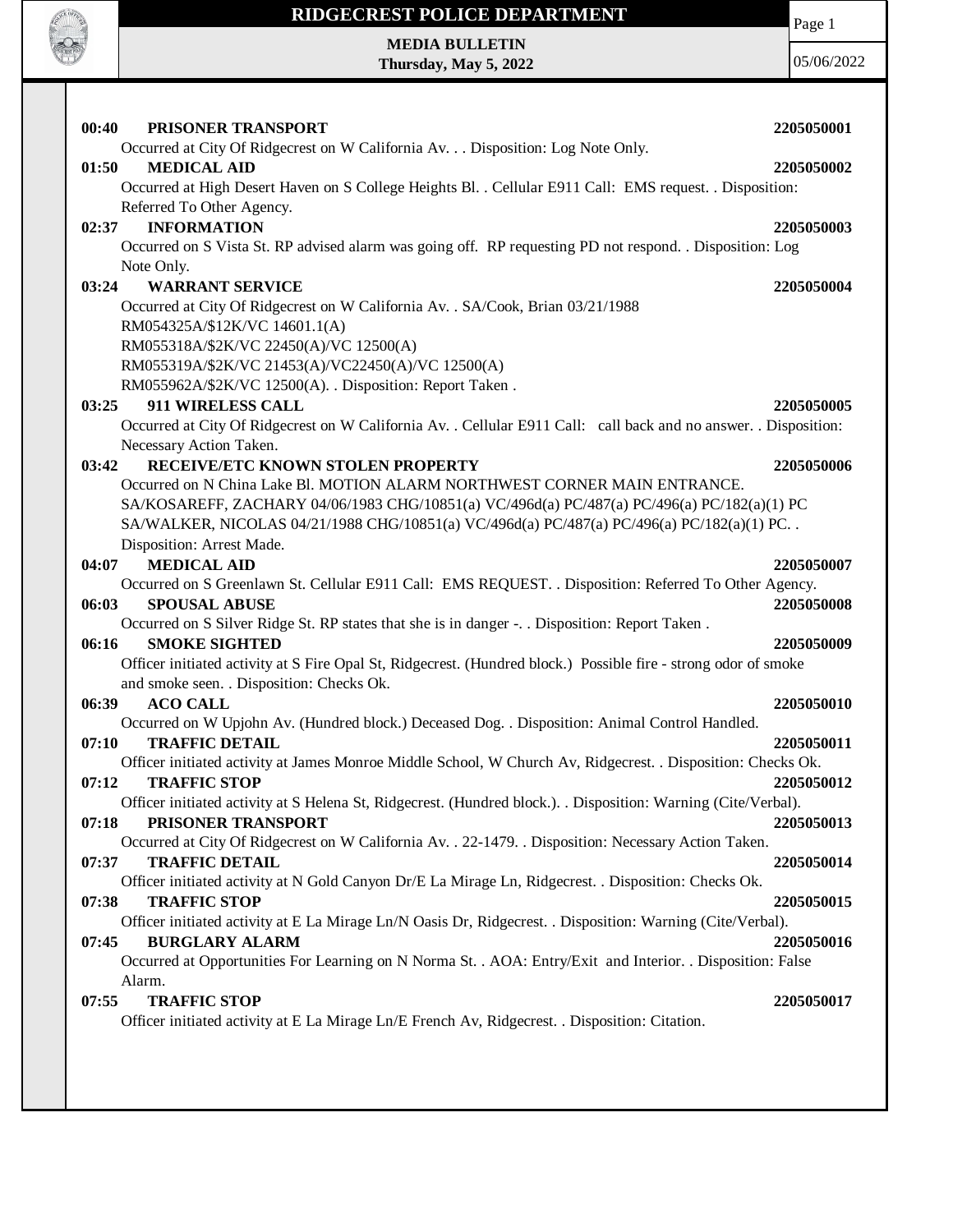

Page 2

**MEDIA BULLETIN Thursday, May 5, 2022**

| 08:29<br><b>AREA CHECK</b>                                                                                                                                                                                               | 2205050018 |
|--------------------------------------------------------------------------------------------------------------------------------------------------------------------------------------------------------------------------|------------|
| Occurred at Opportunities For Learning on N Norma St. . BMA, no further desc, walking in traffic and pointing<br>at the sky. . Disposition: Gone Prior to Arrival.                                                       |            |
| <b>TRUANT</b><br>08:47                                                                                                                                                                                                   | 2205050019 |
| Officer initiated activity at N Oasis Dr, Ridgecrest. . Disposition: Necessary Action Taken.<br><b>CONTACT CITIZEN</b><br>08:58                                                                                          | 2205050020 |
| Occurred at Auto Zone STORE#5342 on N China Lake Bl. . Contact via 21 - RP wants to make sure a vehicle<br>left in the parking lot was not stolen - a lot of damage to the vehicle. . Disposition: Information Provided. |            |
| <b>ABANDONED VEHICLE</b><br>09:26<br>Occurred on E California Av. (Hundred block.) THERE IS NO LICENSE PLATE. MERCURY COUGAR PURPLE.<br>HAS WEEDS GROWING AROUND IT. . Disposition: Necessary Action Taken.              | 2205050021 |
| <b>CONTACT CITIZEN</b><br>09:39                                                                                                                                                                                          | 2205050022 |
| Occurred at R.e.a.l.m.s. on S Downs St. . Rp would like to have an officer meet them at the location<br>Disposition: Information Received.                                                                               |            |
| <b>RESIDENTIAL CHECK</b><br>09:39                                                                                                                                                                                        | 2205050023 |
| Officer initiated activity at E Commercial Av, Ridgecrest. . Disposition: Checks Ok.                                                                                                                                     |            |
| <b>CONTACT CITIZEN</b><br>09:41<br>Occurred at City Of Ridgecrest on W California Av. . Contact via 21 regarding people hacking into his things                                                                          | 2205050024 |
| and wants to talk to an officer. . Disposition: Information Provided.<br><b>ABANDONED VEHICLE</b><br>09:55                                                                                                               | 2205050025 |
| Officer initiated activity at W Perch Av, Ridgecrest. . Disposition: Necessary Action Taken.                                                                                                                             |            |
| <b>MEDICAL AID</b><br>10:04                                                                                                                                                                                              | 2205050026 |
| Occurred on W Windy Lynn Av. Ambulance request. . Disposition: Referred To Other Agency.                                                                                                                                 |            |
| 911 WIRELESS CALL<br>10:23                                                                                                                                                                                               | 2205050027 |
| Occurred at City Of Ridgecrest on W California Av. . Rustling noises heard in background/no answer on call                                                                                                               |            |
| back. . Disposition: Necessary Action Taken.                                                                                                                                                                             |            |
| <b>MEDICAL AID</b><br>10:25                                                                                                                                                                                              | 2205050028 |
| Occurred on S Locust St. Service Class: RESD Ambulance request. . Disposition: Referred To Other Agency.<br><b>FOLLOW UP</b><br>10:51                                                                                    | 2205050029 |
| Officer initiated activity at N Robalo St, Ridgecrest. . Disposition: Follow Up Completed.<br>10:55<br><b>DISTURBANCE - VERBAL</b>                                                                                       | 2205050030 |
| Occurred at Walmart Supercenter on E Bowman Rd. . RP stated that there were people arguing by the service<br>desk. . Disposition: Checks Ok.                                                                             |            |
| 11:30<br><b>ASSIST OTHER DEPARTMENT</b>                                                                                                                                                                                  | 2205050031 |
| Occurred at City Of Ridgecrest on W California Av. Disposition: Necessary Action Taken.                                                                                                                                  |            |
| <b>WELFARE CHECK</b><br>11:33                                                                                                                                                                                            | 2205050032 |
| Occurred on N Florence St. . Disposition: Checks Ok.                                                                                                                                                                     |            |
| 11:34<br>PROPERTY DAMAGE ONLY TC<br>Occurred at S China Lake Bl/E California Av. 2 vehicle accident. . Disposition: Report Taken.                                                                                        | 2205050033 |
| <b>HIT AND RUN REPORT</b><br>11:41                                                                                                                                                                                       | 2205050034 |
| Occurred on W Church Av. RP in the lobby to speak with an Officer-has video of her car getting hit<br>in#2205040068. . Disposition: Information Received.                                                                |            |
| <b>UNWANTED SUBJECT</b><br>11:42                                                                                                                                                                                         | 2205050035 |
| Occurred at Home Depot on N China Lake Bl. . RP states there is a male back in the store that ran out with a                                                                                                             |            |
| bunch of items two days ago/ wma/brown hair/red white paid shirt/blue gator/blue windbreaker pants. .                                                                                                                    |            |
| Disposition: Necessary Action Taken.                                                                                                                                                                                     |            |
| 911 WIRELESS CALL<br>11:42                                                                                                                                                                                               | 2205050036 |
| Occurred at City Of Ridgecrest on W California Av. . Female stated accidental dial. . Disposition: Necessary<br>Action Taken.                                                                                            |            |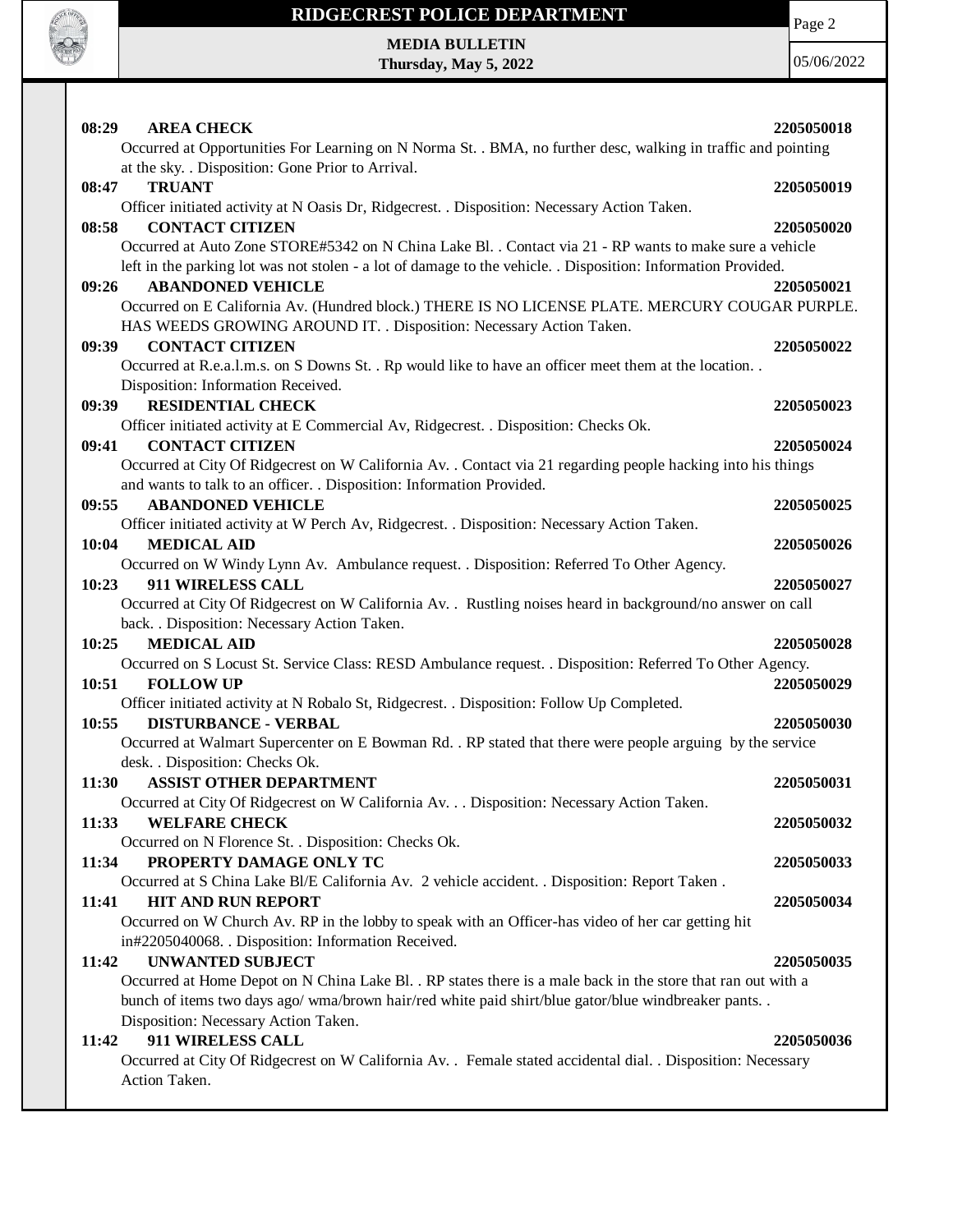

Page 3

05/06/2022

**MEDIA BULLETIN Thursday, May 5, 2022**

| 2205050037<br>2205050038<br>2205050039<br>Occurred at Leroy Jackson Park on E French Av. . LOCATED TWO BACKPACKS BY TENNIS COURTS<br>2205050040<br>Officer initiated activity at Burroughs High School, E French Av, Ridgecrest. . Disposition: Information<br>2205050041<br>Occurred at Ridgecrest Regional Hospital on N China Lake Bl. . WFA BROWN HAIR DRIVING SILVER KIA<br>SOL ALMOST RAN RP AND SECURITY DOT S CHINA LAKE BL. . Disposition: Report Taken.<br>2205050042 |
|---------------------------------------------------------------------------------------------------------------------------------------------------------------------------------------------------------------------------------------------------------------------------------------------------------------------------------------------------------------------------------------------------------------------------------------------------------------------------------|
|                                                                                                                                                                                                                                                                                                                                                                                                                                                                                 |
|                                                                                                                                                                                                                                                                                                                                                                                                                                                                                 |
|                                                                                                                                                                                                                                                                                                                                                                                                                                                                                 |
|                                                                                                                                                                                                                                                                                                                                                                                                                                                                                 |
|                                                                                                                                                                                                                                                                                                                                                                                                                                                                                 |
|                                                                                                                                                                                                                                                                                                                                                                                                                                                                                 |
|                                                                                                                                                                                                                                                                                                                                                                                                                                                                                 |
|                                                                                                                                                                                                                                                                                                                                                                                                                                                                                 |
|                                                                                                                                                                                                                                                                                                                                                                                                                                                                                 |
|                                                                                                                                                                                                                                                                                                                                                                                                                                                                                 |
|                                                                                                                                                                                                                                                                                                                                                                                                                                                                                 |
|                                                                                                                                                                                                                                                                                                                                                                                                                                                                                 |
|                                                                                                                                                                                                                                                                                                                                                                                                                                                                                 |
|                                                                                                                                                                                                                                                                                                                                                                                                                                                                                 |
| Officer initiated activity at James Monroe Middle School, W Church Av, Ridgecrest. . Disposition: Log Note                                                                                                                                                                                                                                                                                                                                                                      |
|                                                                                                                                                                                                                                                                                                                                                                                                                                                                                 |
| 2205050043                                                                                                                                                                                                                                                                                                                                                                                                                                                                      |
| Occurred on W Langley Av. RP says there are more windows broken - would like an Officer to respond                                                                                                                                                                                                                                                                                                                                                                              |
|                                                                                                                                                                                                                                                                                                                                                                                                                                                                                 |
| 2205050044                                                                                                                                                                                                                                                                                                                                                                                                                                                                      |
| Occurred at S Rancho St/E California Av. ON E CALIFORNIA NEAR S. RANCHO//LAYING DOWN//HAS                                                                                                                                                                                                                                                                                                                                                                                       |
|                                                                                                                                                                                                                                                                                                                                                                                                                                                                                 |
|                                                                                                                                                                                                                                                                                                                                                                                                                                                                                 |
|                                                                                                                                                                                                                                                                                                                                                                                                                                                                                 |
|                                                                                                                                                                                                                                                                                                                                                                                                                                                                                 |
|                                                                                                                                                                                                                                                                                                                                                                                                                                                                                 |
| 2205050045                                                                                                                                                                                                                                                                                                                                                                                                                                                                      |
|                                                                                                                                                                                                                                                                                                                                                                                                                                                                                 |
|                                                                                                                                                                                                                                                                                                                                                                                                                                                                                 |
| 2205050046                                                                                                                                                                                                                                                                                                                                                                                                                                                                      |
| Occurred at City Of Ridgecrest on W California Av. . RP says someone told her there is a knife in one of the                                                                                                                                                                                                                                                                                                                                                                    |
|                                                                                                                                                                                                                                                                                                                                                                                                                                                                                 |
| 2205050047                                                                                                                                                                                                                                                                                                                                                                                                                                                                      |
| Occurred on N Oasis Dr. RP STATES PREVIOUS TENANTS ARE IN THE HOUSE. PROPERTY IS RED                                                                                                                                                                                                                                                                                                                                                                                            |
|                                                                                                                                                                                                                                                                                                                                                                                                                                                                                 |
|                                                                                                                                                                                                                                                                                                                                                                                                                                                                                 |
|                                                                                                                                                                                                                                                                                                                                                                                                                                                                                 |
| 2205050048                                                                                                                                                                                                                                                                                                                                                                                                                                                                      |
|                                                                                                                                                                                                                                                                                                                                                                                                                                                                                 |
| 2205050049                                                                                                                                                                                                                                                                                                                                                                                                                                                                      |
| Occurred on W Kinnett Av. RP WOULD LIKE A WELFARE CHECK CONTACT RP WITH A DISPO. .                                                                                                                                                                                                                                                                                                                                                                                              |
|                                                                                                                                                                                                                                                                                                                                                                                                                                                                                 |
| 2205050050                                                                                                                                                                                                                                                                                                                                                                                                                                                                      |
|                                                                                                                                                                                                                                                                                                                                                                                                                                                                                 |
| Officer initiated activity at E Robertson Av, Ridgecrest. Removal of dog per property owner. . Disposition:                                                                                                                                                                                                                                                                                                                                                                     |
|                                                                                                                                                                                                                                                                                                                                                                                                                                                                                 |
| 2205050051                                                                                                                                                                                                                                                                                                                                                                                                                                                                      |
|                                                                                                                                                                                                                                                                                                                                                                                                                                                                                 |
|                                                                                                                                                                                                                                                                                                                                                                                                                                                                                 |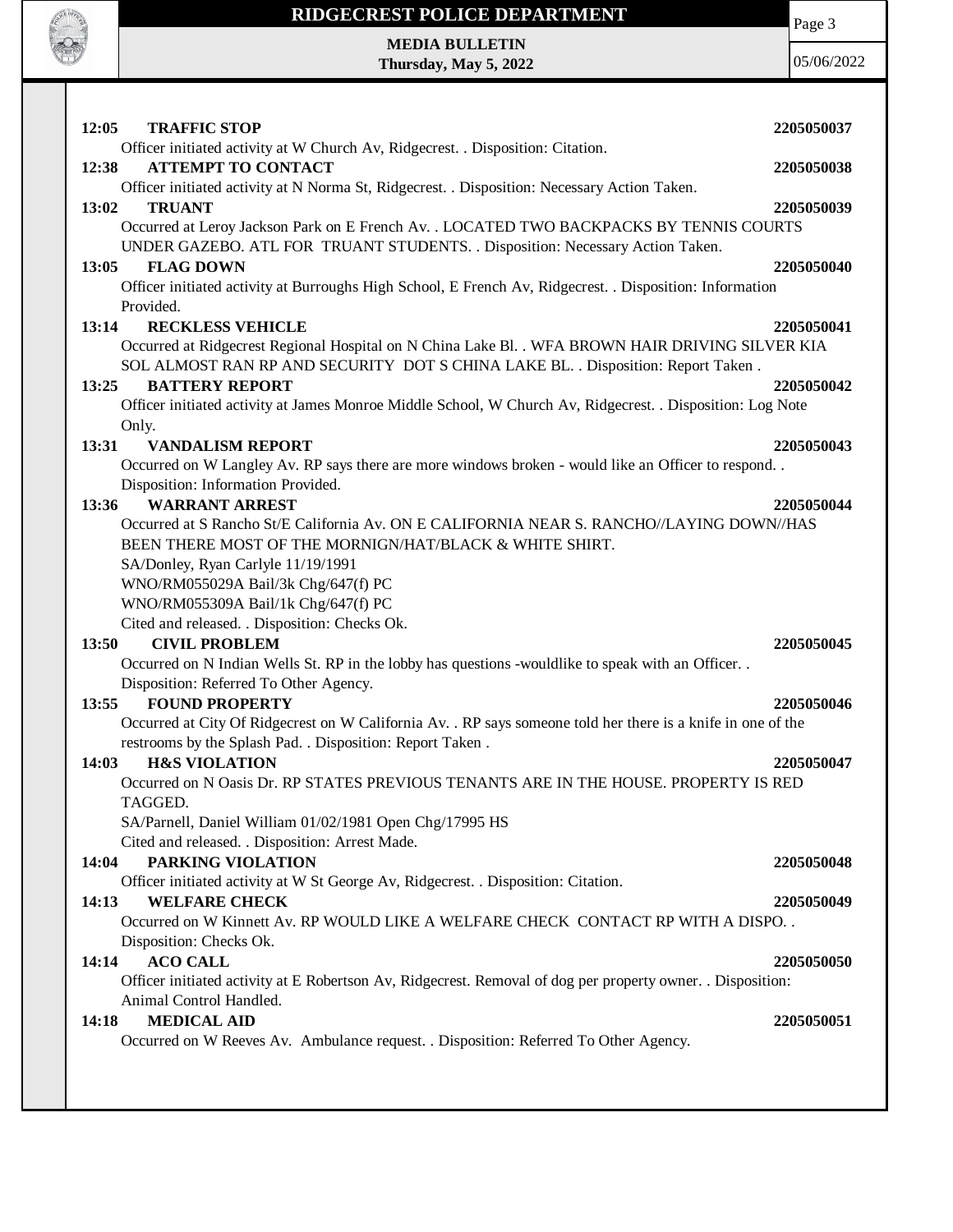

Page 4

**MEDIA BULLETIN Thursday, May 5, 2022**

| 14:19<br><b>TRAFFIC DETAIL</b>                                                                                    | 2205050052 |
|-------------------------------------------------------------------------------------------------------------------|------------|
| Officer initiated activity at James Monroe Middle School, W Church Av, Ridgecrest. . Disposition: Checks Ok.      |            |
| 14:31<br><b>BATTERY REPORT</b>                                                                                    | 2205050053 |
| Occurred at Tennis Courts on E French Av. . Cellular E911 Call: Service Class: W911 RP STATES AT LEAST 20         |            |
| JUVENILES FIGHTING. . Disposition: Report Taken.                                                                  |            |
| <b>FOLLOW UP</b><br>15:07                                                                                         | 2205050054 |
| Officer initiated activity at Travelodge, S China Lake Bl, Ridgecrest. TC Measurements. . Disposition: Follow     |            |
| Up Completed.                                                                                                     |            |
| 15:12<br>PROPERTY DAMAGE ONLY TC                                                                                  | 2205050055 |
| Occurred at Burroughs High School on E French Av. . Two vehicles near engineering building. . Disposition:        |            |
| Necessary Action Taken.                                                                                           |            |
| PROPERTY DAMAGE ONLY TC<br>15:18                                                                                  | 2205050056 |
| Occurred at S Gordon St/W Church Av. VEHs on the road way-no injuries. . Disposition: Necessary Action            |            |
| Taken.                                                                                                            |            |
| 15:31<br><b>WELFARE CHECK</b>                                                                                     | 2205050057 |
| Occurred at Big Lots on N China Lake Bl. . Rp is the transportation manager there is a woman on the curb          |            |
| crying next to a white ford taurus with kids in the car. . Disposition: Unable To Locate.                         |            |
| <b>SUSPICIOUS CIRCUMSTANCES</b><br>15:36                                                                          | 2205050058 |
| Occurred on E Sandora Ln. . Disposition: Cancelled by RP.                                                         |            |
| <b>ACO CALL</b><br>15:41                                                                                          | 2205050059 |
| Officer initiated activity at W Langley Av, Ridgecrest. Injured cat. . Disposition: Animal Control Handled.       |            |
| <b>MEDICAL AID</b><br>15:49                                                                                       | 2205050060 |
| Occurred on E Church Av. Ambulance request. . Disposition: Referred To Other Agency.                              |            |
| 15:50<br><b>ASSIST OTHER DEPARTMENT</b>                                                                           | 2205050061 |
| Occurred at City Of Ridgecrest on W California Av. . Wants/27 status. . Disposition: Information Provided.        |            |
| <b>CONTACT CITIZEN</b><br>16:02                                                                                   | 2205050062 |
| Occurred on S Sanders St. RP in the lobby would like to speak with an Officer regarding a proprty                 |            |
| Disposition: Call Cancelled.                                                                                      |            |
| <b>THEFT</b><br>16:17                                                                                             | 2205050063 |
| Occurred on N Oasis Dr. RP requesting contact (spanish speaking). . Disposition: Information Provided.            |            |
| 16:33<br><b>AREA CHECK</b>                                                                                        | 2205050064 |
| Occurred at W Ridgecrest Bl/S Sunset St. A lot of wind so I couldn't hear the RP and can't call back. All I could |            |
| hear is one person on the corner of Ridgecrest and Sunset - unk circs. . Disposition: Checks Ok.                  |            |
| <b>INJURY TC</b><br>16:42                                                                                         | 2205050065 |
| Occurred at W Argus Av/N Warner St. RP states a female is slumped over her wheel and rolled into a parked         |            |
| vehicle cream colored car. . Disposition: Report Taken .                                                          |            |
| <b>FOUND PROPERTY</b><br>16:44                                                                                    | 2205050066 |
| Occurred at City Of Ridgecrest on W California Av. . Wallet by PD door. . Disposition: Report Taken.              |            |
| 17:02<br><b>MEDICAL AID</b>                                                                                       | 2205050067 |
| Occurred on W Haloid Av. Ambulance request. . Disposition: Referred To Other Agency.                              |            |
| <b>CONTACT CITIZEN</b><br>17:28                                                                                   | 2205050068 |
| Occurred at City Of Ridgecrest on W California Av. . Would like contact via 21. . Disposition: Information        |            |
| Received.                                                                                                         |            |
| 17:38<br><b>SUSPICIOUS CIRCUMSTANCES</b>                                                                          | 2205050069 |
| Occurred at H & R Block on N China Lake Bl. . Child locked in car with windows down, unattended strapped          |            |
| in the carseat. . Disposition: Checks Ok.                                                                         |            |
| 17:42<br>911 WIRELESS CALL                                                                                        | 2205050070 |
| Occurred at City Of Ridgecrest on W California Av. . Rustling noises heard, unable to call back. . Disposition:   |            |
| Necessary Action Taken.                                                                                           |            |
|                                                                                                                   |            |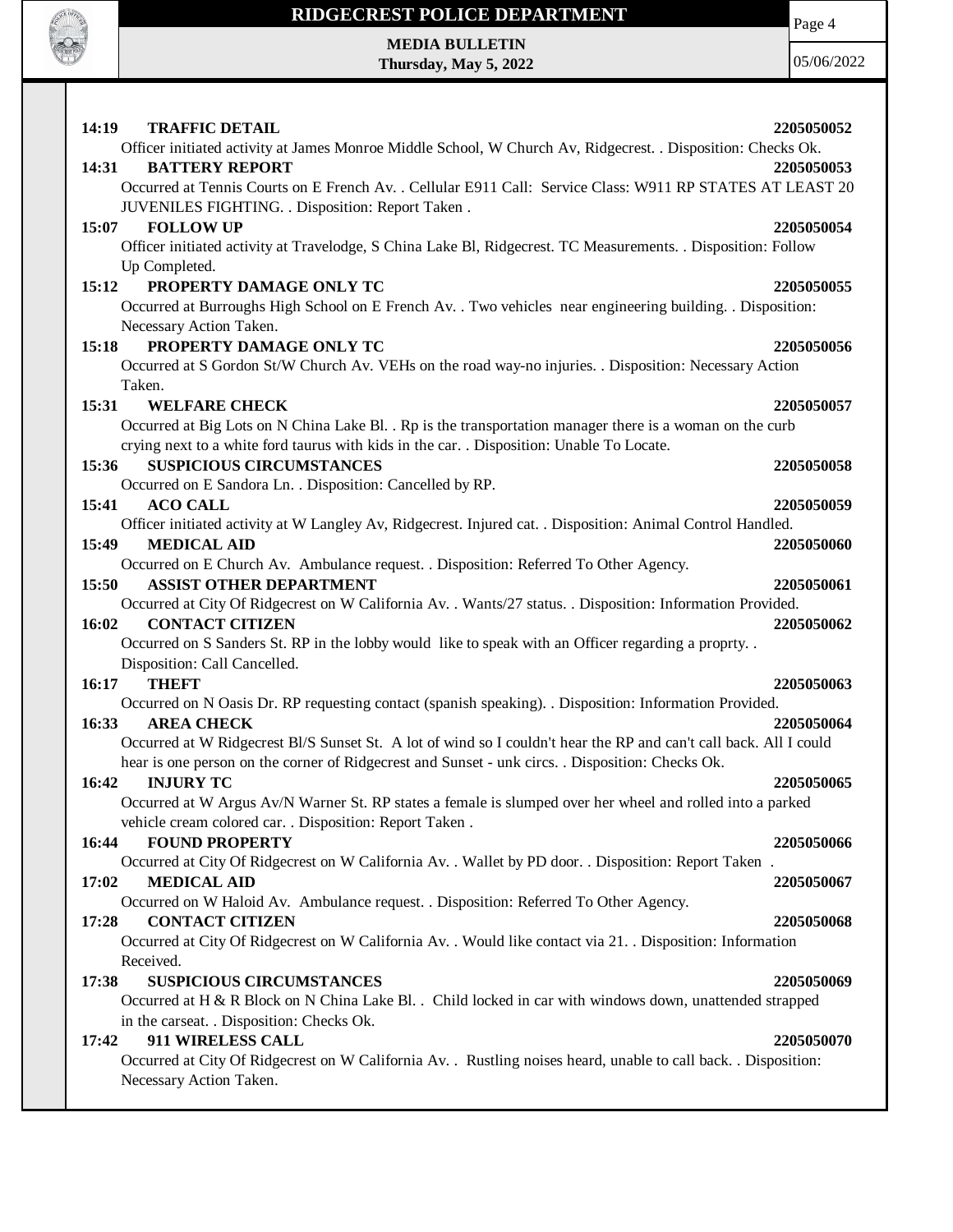

Page 5

**MEDIA BULLETIN Thursday, May 5, 2022**

| <b>DOMESTIC DISTURBANCE</b><br>17:59                                                                                                                                                                        | 2205050071 |
|-------------------------------------------------------------------------------------------------------------------------------------------------------------------------------------------------------------|------------|
| Occurred at Oreilly Auto Parts on N China Lake Bl. . Service Class: VOIP Female yelling at male in the                                                                                                      |            |
| store/HFA wearing burgundy tank top and shorts/HMA white shirt jeans/No weapons seen. . Disposition:                                                                                                        |            |
| Unable To Locate.                                                                                                                                                                                           |            |
| <b>MEDICAL AID</b><br>18:40                                                                                                                                                                                 | 2205050072 |
| Occurred on W Rader Av. Service Class: RESD Ambulance Request. . Disposition: Referred To Other Agency.                                                                                                     |            |
| <b>FOLLOW UP</b><br>18:41                                                                                                                                                                                   | 2205050073 |
| Officer initiated activity at Ridgecrest Regional Hospital, N China Lake Bl, Ridgecrest. . Disposition: Follow Up                                                                                           |            |
| Completed.                                                                                                                                                                                                  |            |
| <b>BRANDISHING A WEAPON</b><br>18:54                                                                                                                                                                        | 2205050074 |
| Occurred at Travelodge on S China Lake Bl. . Cellular E911 Call: Lat:35.614607 Lon:-117.67065 Service Class:<br>WPH2 RP said a WMA pulled a gun on him/Older/Short hair/Silver pistol/WMA was wearing white |            |
| shirt/shorts/LS on foot/Unk DOT. . Disposition: Report Taken .                                                                                                                                              |            |
| <b>MEDICAL AID</b><br>19:27                                                                                                                                                                                 | 2205050075 |
| Occurred at W Reeves Av/N Norma St. Cellular E911 Call: Service Class: WPH2 Ambulance Request. .                                                                                                            |            |
| Disposition: Assisted.                                                                                                                                                                                      |            |
| 19:34<br><b>SUSPICIOUS PERSON</b>                                                                                                                                                                           | 2205050076 |
| Occurred on S Rancho St. WMA has been walking up and down the street/Wearing a flannel with a                                                                                                               |            |
| hood/Pants/ Looking into cars. . Disposition: Unable To Locate.                                                                                                                                             |            |
| 19:35<br>VIOLATION OF COURT ORDER-DOM VIOL                                                                                                                                                                  | 2205050077 |
| Occurred on E Beth Ln. Contact via 21. . Disposition: Information Provided.                                                                                                                                 |            |
| 19:38<br><b>CONTACT CITIZEN</b>                                                                                                                                                                             | 2205050078 |
| Occurred on W St George Av. Contact via 21. . Disposition: Information Provided.                                                                                                                            |            |
| <b>Mental Health Evaluation</b><br>19:44                                                                                                                                                                    | 2205050079 |
| Occurred on W Robertson Av. Cellular E911 Call: Service Class: W911 RPs father is acting strange. .                                                                                                         |            |
| Disposition: Checks Ok.                                                                                                                                                                                     |            |
| <b>CONTACT CITIZEN</b><br>20:08                                                                                                                                                                             | 2205050080 |
| Occurred at City Of Ridgecrest on W California Av. . Contact via 21 from S2. . Disposition: Information                                                                                                     |            |
| Provided.<br><b>MEDICAL AID</b><br>20:12                                                                                                                                                                    | 2205050081 |
| Occurred at High Desert Haven on S College Heights Bl. . Cellular E911 Call: Service Class: W911 Ambulance                                                                                                  |            |
| Request. . Disposition: Referred To Other Agency.                                                                                                                                                           |            |
| <b>TRAFFIC STOP</b><br>20:13                                                                                                                                                                                | 2205050082 |
| Officer initiated activity at S China Lake Bl/S Mahan St, Kern County. White F150/No Plates. . Disposition:                                                                                                 |            |
| Warning (Cite/Verbal).                                                                                                                                                                                      |            |
| DRIVING UNDER THE INFLUENCE<br>20:16                                                                                                                                                                        | 2205050083 |
| Officer initiated activity at S China Lake Bl, Ridgecrest. (Hundred block.)                                                                                                                                 |            |
| SA/Chapman, Loren Neal Sr 03/10/1957                                                                                                                                                                        |            |
| Open Chgs/VC 14601; VC 23152(f)                                                                                                                                                                             |            |
| WNO/RM055443A Bail/5K Chgs/VC 14601.2(A); VC 23573(I) Supp to 21-2687                                                                                                                                       |            |
| WNO/RF007718A Bail/30K Chg/VC 10851(A)                                                                                                                                                                      |            |
| WNO/RF008602A Bail/25K Chg/HS 11379(A)                                                                                                                                                                      |            |
| WNO/RF008205B Bail/65K Chg/PC 32                                                                                                                                                                            |            |
| Booked CRF. . Disposition: Arrest Made.                                                                                                                                                                     |            |
| <b>TRAFFIC STOP</b><br>20:25                                                                                                                                                                                | 2205050084 |
| Officer initiated activity at S Downs St, Ridgecrest. (Hundred block.). . Disposition: Warning (Cite/Verbal).                                                                                               |            |
| <b>FOUND PROPERTY</b><br>20:28                                                                                                                                                                              | 2205050085 |
| Occurred at Navy Federal Credit Union on N Balsam St. . Contact via 21. . Disposition: Report Taken .                                                                                                       |            |
|                                                                                                                                                                                                             |            |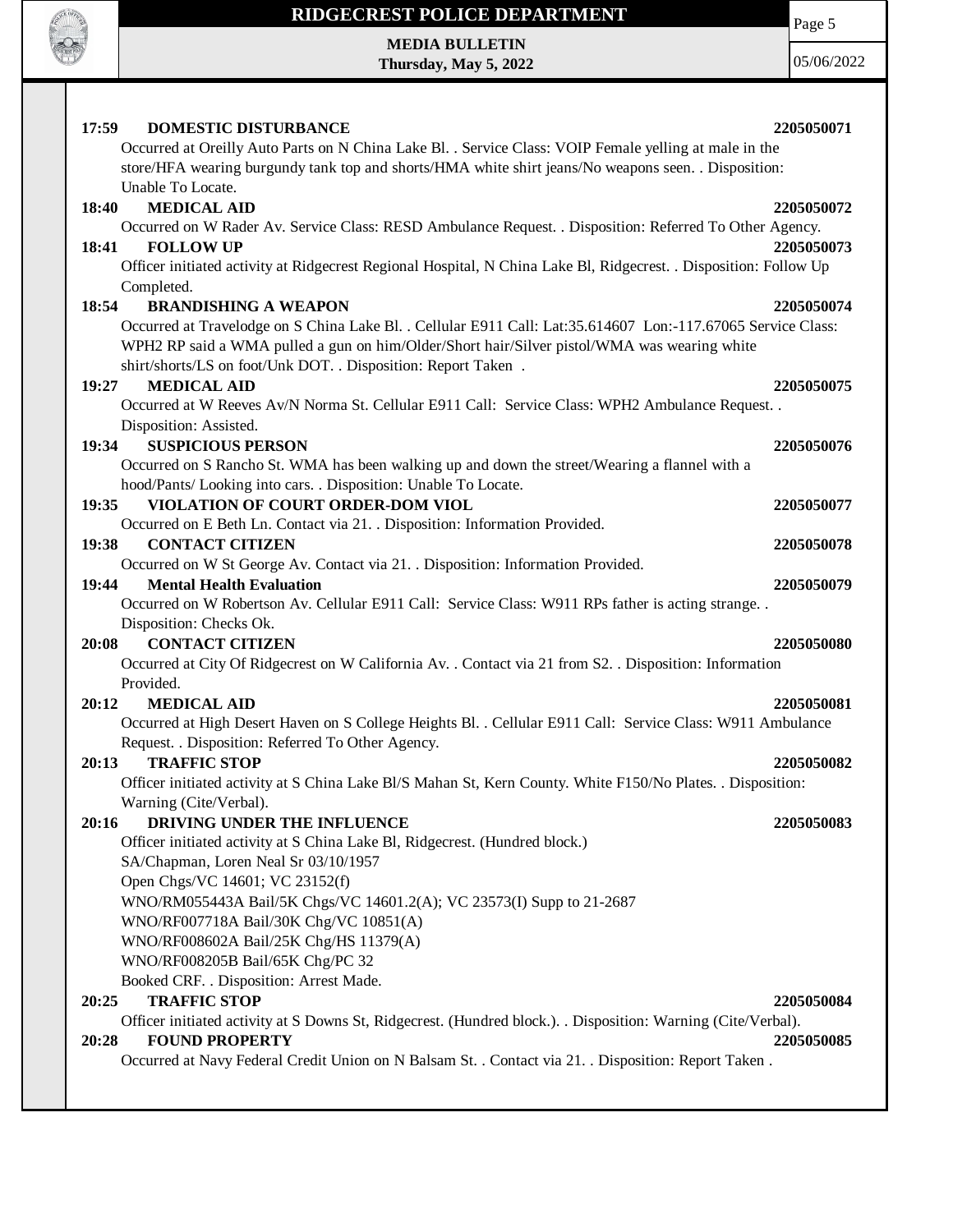

Page 6

**MEDIA BULLETIN Thursday, May 5, 2022**

| 20:33<br><b>TRAFFIC STOP</b>                                                                                                                  | 2205050086 |
|-----------------------------------------------------------------------------------------------------------------------------------------------|------------|
| Officer initiated activity at E Ridgecrest Bl, Ridgecrest. (Hundred block.). Disposition: Citation.                                           |            |
| <b>TRAFFIC STOP</b><br>20:36<br>Officer initiated activity at E Ridgecrest Bl/S Gateway Bl, Ridgecrest. . Disposition: Warning (Cite/Verbal). | 2205050087 |
| <b>CONTACT CITIZEN</b><br>20:36                                                                                                               | 2205050088 |
| Occurred on S Norma St. Contact via 21. . Disposition: Information Received.                                                                  |            |
| 20:39<br><b>WELFARE CHECK</b>                                                                                                                 | 2205050089 |
| Occurred at S Norma St/W Bowman Av. Eldery male in a eletric wheelchair/Headed SB on Norma driving in the                                     |            |
| traffic lanes. . Disposition: Unable To Locate.                                                                                               |            |
| 20:43<br><b>TRAFFIC STOP</b>                                                                                                                  | 2205050090 |
| Officer initiated activity at E Ridgecrest Bl, Ridgecrest. (Hundred block.). . Disposition: Warning (Cite/Verbal).                            |            |
| 21:01<br><b>TRAFFIC STOP</b>                                                                                                                  | 2205050091 |
| Officer initiated activity at W Church Av, Ridgecrest. (Hundred block.). Disposition: Warning (Cite/Verbal).                                  |            |
| <b>TRAFFIC STOP</b><br>21:03                                                                                                                  | 2205050092 |
| Officer initiated activity at S China Lake Bl, Ridgecrest. (Hundred block.). . Disposition: Warning (Cite/Verbal).                            |            |
| <b>WARRANT ARREST</b><br>21:17                                                                                                                | 2205050093 |
| Occurred on E California Av. Wants contact from S2                                                                                            |            |
| SA/Moe, Pulusila Loi Jr 04/11/1970                                                                                                            |            |
| WNO/RM055139A Bail/1500.00 Chg/VC 12500(A) Supp to 21-2417                                                                                    |            |
| Cited/Rel'd. . Disposition: Arrest Made.                                                                                                      |            |
| <b>TRAFFIC STOP</b><br>21:18                                                                                                                  | 2205050094 |
| Officer initiated activity at E Upjohn Av, Ridgecrest. (Hundred block.). Disposition: Warning (Cite/Verbal).                                  |            |
| 21:22<br>911 HANG UP                                                                                                                          | 2205050095 |
| Occurred at City Of Ridgecrest on W California Av. . Cellular E911 Call: Service Class: WPH2 Hangup. .                                        |            |
| Disposition: Log Note Only.                                                                                                                   |            |
| 21:23<br><b>TRAFFIC STOP</b>                                                                                                                  | 2205050096 |
| Officer initiated activity at S Sunland St, Ridgecrest. (Hundred block.). . Disposition: Citation.                                            |            |
| 21:24<br><b>Mental Health Evaluation</b>                                                                                                      | 2205050097 |
| Occurred at Ridgecrest Regional Hospital on N China Lake Bl. . Female was released from the hospital and                                      |            |
| started causing a disturbance in the ambulance bay/LS on foot in a hospital gown/Unk DOT. . Disposition:                                      |            |
| Unfounded.                                                                                                                                    |            |
| 21:33<br><b>TRAFFIC STOP</b>                                                                                                                  | 2205050098 |
| Officer initiated activity at S Richmond Rd/E Ridgecrest Bl, Ridgecrest. . Disposition: Warning (Cite/Verbal).                                |            |
| 21:45<br><b>TRAFFIC STOP</b>                                                                                                                  | 2205050099 |
| Officer initiated activity at E Ridgecrest Bl, Ridgecrest. (Hundred block.). . Disposition: Citation.                                         |            |
| <b>INFORMATION</b><br>21:48                                                                                                                   | 2205050100 |
| Occurred on N Sierra View St. . Disposition: Log Note Only.                                                                                   |            |
| 21:55<br><b>TRAFFIC STOP</b>                                                                                                                  | 2205050101 |
| Officer initiated activity at N Inyo St, Ridgecrest. (Hundred block.). . Disposition: Warning (Cite/Verbal).<br><b>TRAFFIC STOP</b><br>22:03  | 2205050102 |
| Officer initiated activity at N Norma St/W Howell Av, Ridgecrest. . Disposition: Warning (Cite/Verbal).                                       |            |
| <b>SUSPICIOUS PERSON</b><br>22:15                                                                                                             | 2205050103 |
| Occurred at Dart on N Gold Canyon Dr. . Prowler w/flashlight rummaging around outside DART, near gate. .                                      |            |
| Disposition: Warning (Cite/Verbal).                                                                                                           |            |
| <b>CITIZEN ASSIST</b><br>22:24                                                                                                                | 2205050104 |
| Occurred at S China Lake Bl/W Ridgecrest Bl. Cellular E911 Call: Service Class: WPH2 RP wants a ride                                          |            |
| home/Standing on the corner. . Disposition: Assisted.                                                                                         |            |
|                                                                                                                                               |            |